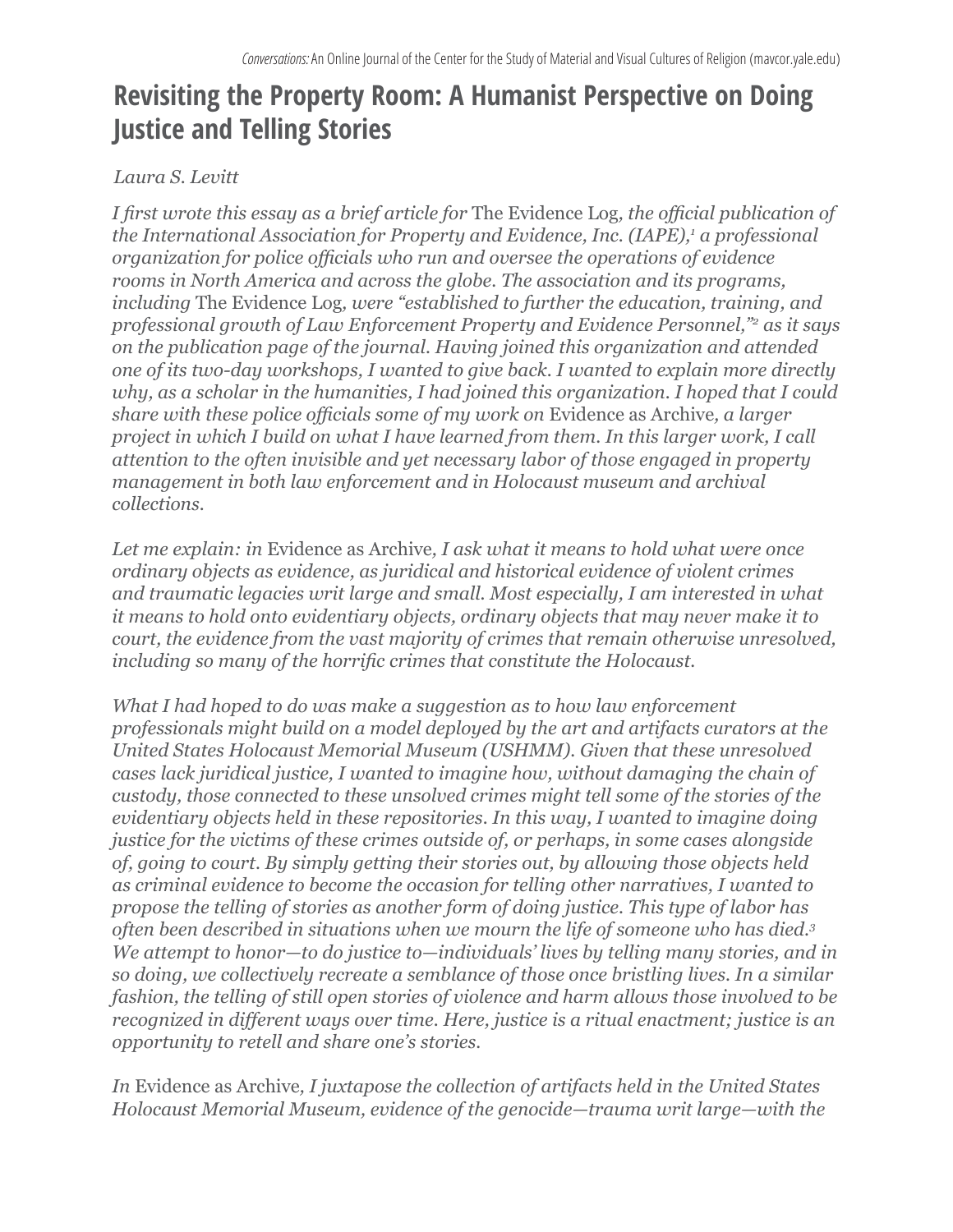*vast storehouses of evidence from individual violent crimes held in police custody all across the United States. As I initially wrote this essay for those police officials like Joseph Latte, the founder of the IAPE who enabled me to join the organization to take one of their workshops and become a regular reader of their professional publication,*  The Evidence Log*, I wanted to write for that publication in order to try to share this perhaps utopian vision of how lessons from the USHMM might help law enforcement officials consider carrying out an alternate form of justice in all of those unsolved crimes whose evidence they continue to hold in their storage facilities. I had learned so much from these law enforcement officials but felt that it was important for me to try to explain how my efforts might have some relevance to their work and might be of some use to them. In the end,* The Evidence Log*, a very practical, hands-on publication, was not the right venue for my more exploratory musings. So I have turned to MAVCOR as an alternative venue.*

As an open access publication, MAVCOR allows me to reach not only other scholars of *religion, visual and material culture, and the humanities more broadly conceived, but members of the IAPE community as well. In other words, MAVCOR offers me a forum to present this work to many different readers including IAPE members who I hope might access it through the links that I include here. I also plan to publish a letter to the editor of* The Evidence Log *that will include a link to this work. Given all of this, I hope to be able to share my vision of the potential of evidentiary objects to do justice to the suffering of so many whose traumatic stories might not otherwise be told. The telling of these stories, the making public, the sharing, is a part of my vision of what it means to do the work of justice. It makes the bearing of such legacies less lonely. I make this intervention thinking both of MAVCOR's eclectic and interdisciplinary scholarly community, as well as of members of the IAPE who may find it of interest. In this modest way, I hope that this essay may reach both law enforcement professionals as well as scholars who might help facilitate such enactments.*

#### **Where I Began: Making Connections**

I am a scholar of religion and Jewish studies. My 2007 book, *American Jewish*  Loss after the Holocaust,<sup>4</sup> explored the relationship between everyday losses in American Jewish life and the legacy of the Holocaust. I was interested in the process of Holocaust commemoration: what happens when all kinds of people visit places like the U.S Holocaust Memorial Museum (USHMM) in Washington, DC? I argued that part of what Holocaust commemoration entails is the bringing together of many different kinds of losses. All of us bring our own ghosts to such places; at its best, commemoration is what happens when these different losses touch each other. This touching is not a melding, or a making of a collective.5 Their interaction is not about rendering these incommensurable losses one and the same. What interested me, rather, was understanding how, through the interaction of losses, we learn something not only about the Holocaust, but also about our own more intimate experiences of grief. Bringing our own ghosts into such places reminds us that the millions of people whose lives were lost or otherwise harmed in that genocide were individuals: teachers and coaches, fathers and mothers, grandmothers and grandfathers, friends and lovers,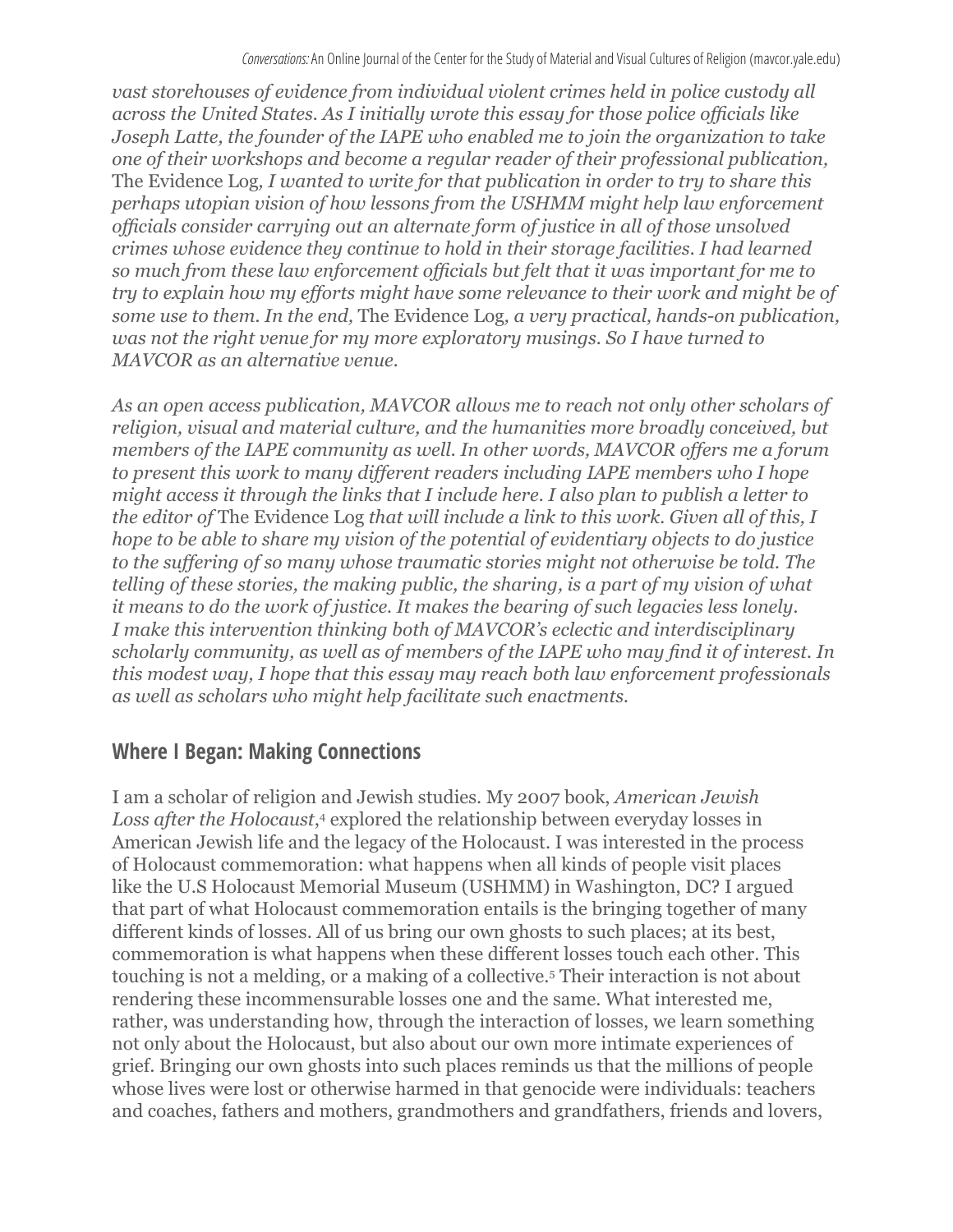husbands and wives. We recall that each of those who died and survived was also once an ordinary person like those we love and so we draw connections between our lives and theirs.

This approach was my way of challenging the tendency to see the Holocaust as so vast that we could not possibly draw any connection between it and our own experiences of loss. In that way of thinking, our own losses pale in comparison and must be set aside to recognize the enormity of the Holocaust. The origins of this deferential strategy were extremely well meaning; it was undertaken out of respect for the millions who had died. Nonetheless, part of my concern in reconsidering this deferral was to rethink how we might better keep Holocaust memory alive. Deferral does not allow visitors to remember the individual lives lost or envision how to connect this legacy to the future. By allowing different losses to touch each other, my hope is that we can honor our dead and all of those millions of lives lost or otherwise maimed through the Holocaust. I believe that this may permit us to continue a dialogue about the horrors of genocide and what it might take to resist such degradation in the future.

I realize this is a long introduction, but it was this notion of how different losses touch one another that drew me to my current project, which looks at the material remains of different crimes: the artifacts housed in Holocaust museums like the USHMM, and the objects held in police custody. Through considering these collections together, I propose that these objects may enable us to bring justice to those who have been harmed through acts of violence.

### **The Allure of Objects**

By turning to the material remains of different crimes, I want to consider more fully the allure of ordinary objects that become the "stuff" of evidence. I am interested in how these objects—a sweater, a raincoat, a pair of shoes, bedding, a suitcase, vast piles of eyeglasses—might enable in a different way new connections between those who have suffered as victims of crimes writ large and small. Early on, the intimacy and strange anonymity of such objects drew me in. As historian Leora Auslander eloquently explains in her own efforts to think "Beyond Words,"<sup>6</sup> such objects demand our attention not only because they have some aesthetic appeal, but perhaps more importantly, because as "three-dimensional objects with which people are in bodily contact,"<sup>7</sup> they also touch us. As Auslander goes on to explain, objects that are "felt and touched" as opposed to simply being seen, leave their mark on our bodies and our minds. "These goods—whether jewelry or clothes that are worn, linen that is slept upon, the chest that stores that linen, plates or spoons from which food is eaten, or furniture or housing that shelters—carry special weight in essentially all societies."8 She then further explains why these tactile connections to such objects are so powerful:

Even the objects used in everyday, repetitive embodied activities, such as eating or grooming (to say nothing of ritual objects) are not simply functional; they are always also modes of communication, or memory cues, or expressions of the psyche, or extensions of the body, as well as sites of aesthetic investment,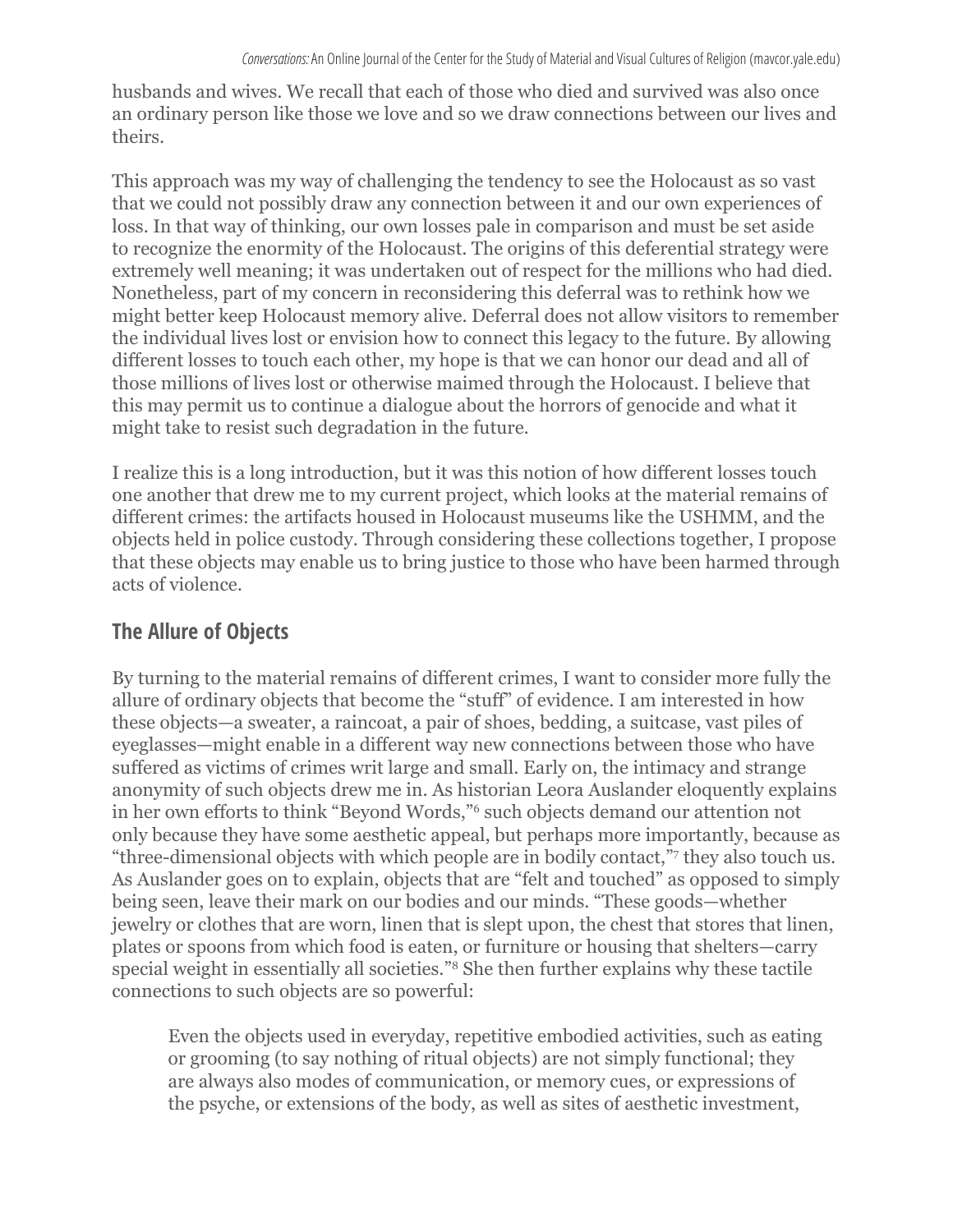involving pleasure, distress, or conscious indifference. Their makers and users understand them to have special attributes not only because of their contact with the human body, but because they themselves mirror two crucial characteristics of human existence. They, like the people who use them, are embodied. That embodiment means that objects occupy space and cannot be in two places at once, and they are mortal, although their life-spans may be much longer or shorter than those of the people using them.<sup>9</sup>

Auslander beautifully captures the allure of objects and she makes a compelling case for why they matter. Not only do we touch them, but we also live with them, interact with them on a daily basis and in this way, they become a part of the very texture of our lives. Such familiar objects remain a part of us; even when so much else is lost, they become a part of a kind of deep embodied knowledge.<sup>10</sup> While Auslander argues for the universality of these connections, I am not so sure. What draws me to her account is how well it captures the intensity of my engagement with the collected and archived objects of trauma and violation at the heart of my work. In other words the strong sense of feeling described by Auslander can explain the kinds of desires that make the objects held in the USHMM so very captivating to so many visitors. And, in a different way, Auslander's approach helps make intelligible why it is that some of us are moved by the traces left at crime scenes, the clothing and linens that end up in police holdings.



Fig. 1 Maggie Nelson, Jane (A Murder), 2005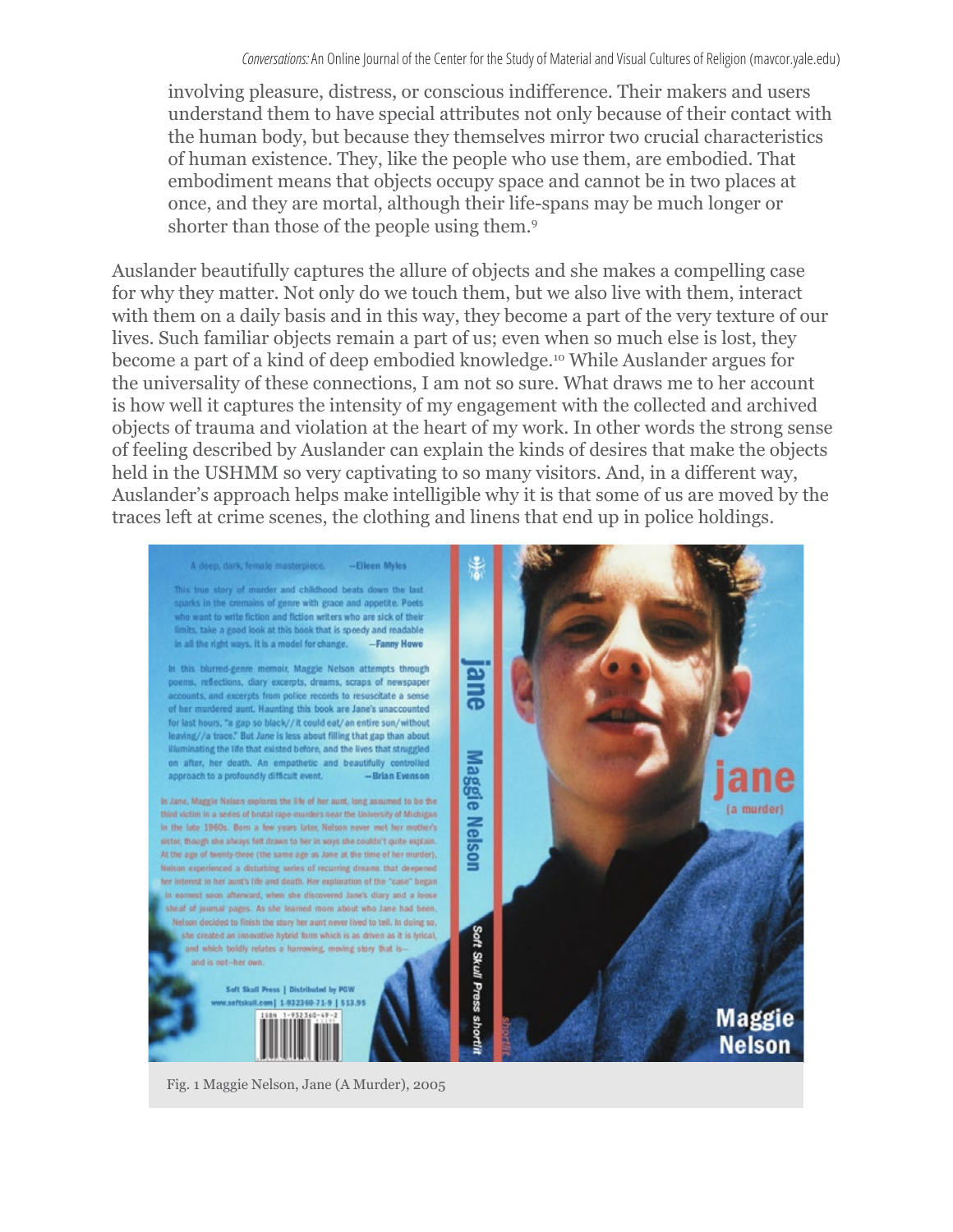As I was completing *American Jewish Loss*, I met Maggie Nelson, a poet. Nelson had just completed a book of narrative poems entitled *Jane: A Murder*, 11 which explored and described haunting and trying to piece together a life lost through such shards. The collection is a meditation on what it was like for Nelson to grow up under the shadow of her aunt Jane Mixner's unsolved murder, a crime that happened before the poet was born. The book was a labor of love, a painstaking engagement with all of the evidence the poet could amass about her aunt's life and death. The work builds on careful readings of her aunt's diaries, interviews with family members, discussions with Jane's fiancé, and also conversations with the detectives who worked on the murder case. When I met Nelson, she had recently returned from a preliminary hearing. As it turned out, just after her book of poems was published, there was a break in this nearly forty-year-old cold case: a DNA match. This break in the case brought the poet into the courtroom where, for the first time, she saw the clothes her aunt was wearing the night she was murdered. As Nelson explains in her memoir, *The Red Parts*, 12 written after what became the murder trial:

A sudden death is one way—a terrible way, I suppose—of freezing the details of a life. While writing *Jane* I became amazed by the way one act of violence had transformed an array of everyday items—a raincoat, a pair of pantyhose, a paperback book, a wool jumper—into numbered pieces of evidence, into talismans that threatened at every turn to take on allegorical proportions.<sup>13</sup>

I too am concerned about the transformation of such objects as evidence. I too am looking for a way to do justice to their stories. And in a different manner, having been trained in Holocaust studies, I am keenly aware of the power of physical artifacts like those Auslander writes about: the suitcases, eyeglasses, coats, and shoes on display in Holocaust museums and memorial sites. In those settings such objects are also in danger of becoming talismans because they both stand in for those whose lives were lost, the millions whose remains have otherwise vanished. Because these amassed objects were present at the scenes of so many crimes, they too serve an indexical function. They are palpable and compelling silent witnesses to the atrocities that constitute the Holocaust.

I had never considered the holdings in police storage before meeting Nelson. I also came to value this under-appreciated and vital piece of the criminal justice system: the labor that is custody. My interest in objects like Jane Mixner's clothing—the evidence of violent crimes, primarily rapes and murders, and especially those that go untried/ unsolved—also had more intimate resonances. I came to these questions about clothing held in police storage with evidence of my own. I had been raped in November of 1989 and that night, the Atlanta police collected evidence from my home.

Like Mixner's jumper, there were pieces of clothing and linens that were once mine now housed in police storage. My own cold case propels my work. I wanted to learn about how such everyday objects, silent witnesses to violent crimes, become evidentiary objects that are stored for the long term and to what ends, especially in cases like my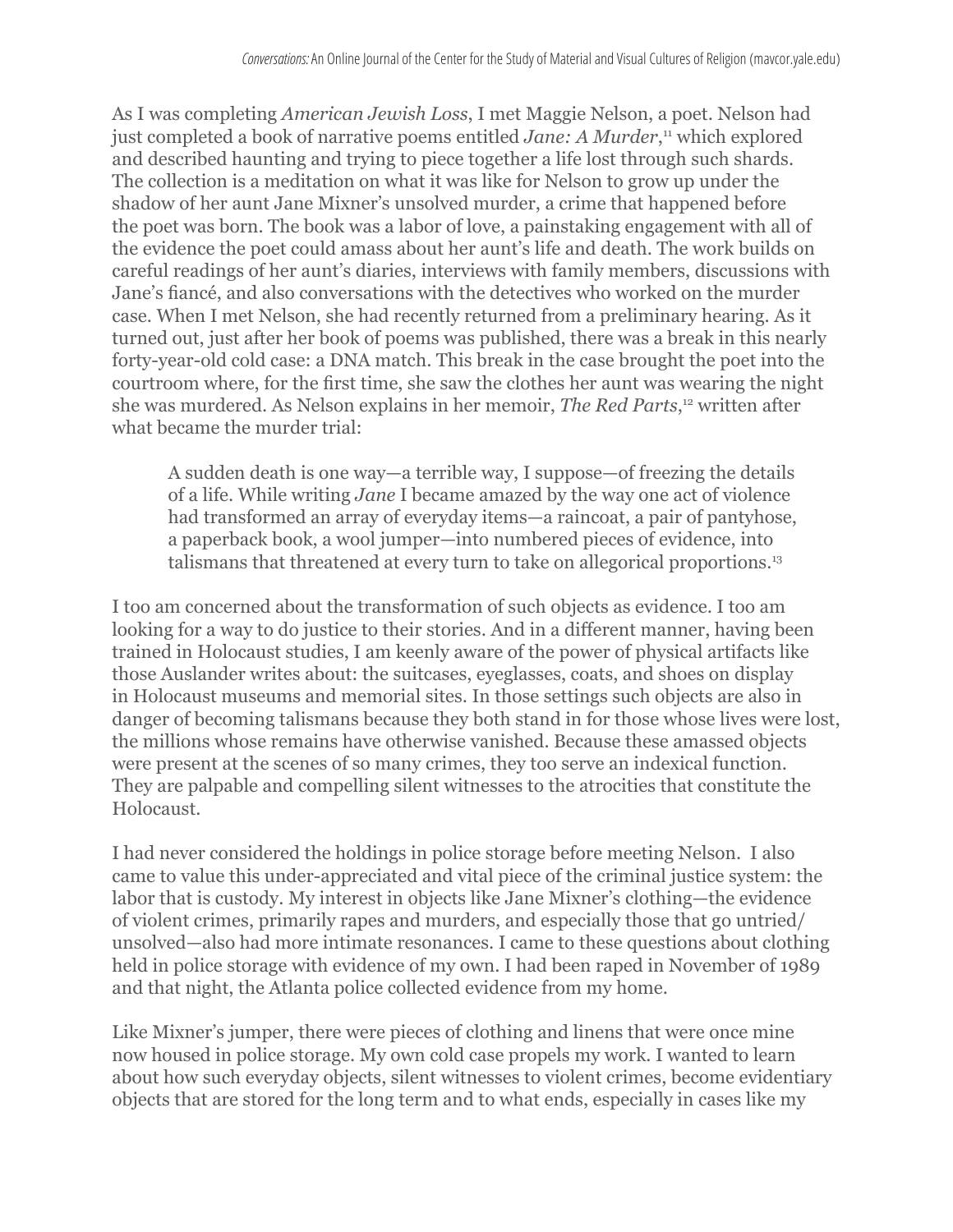own that remain unsolved. I also want to consider how these collected objects might help us imagine doing justice to these legacies especially since so few of these criminal cases actually ever make it to court. Given the growing importance of DNA evidence and the radical changes in state laws in cases of sexual assault, I have also sought to understand how law enforcement deals with such issues in cases like my own. Was there anything of mine still left in police storage?

In my engagement with the IAPE, I have come to appreciate how crucial the chain of custody is to making or breaking a murder or sexual assault conviction. I also continue to appreciate how relatively few of these cases are ever resolved. In response to this, I have been thinking about how the evidence held by police agencies might offer a different way of bringing justice to these cases. Not unlike Maggie Nelson piecing together the shards of her aunt's life, I imagine that the evidence held in police custody might help those who are grieving—or, in cases of sexual assault, recovering—to tell their stories. What I imagine is drawing new connections: What might those crime victims seeking to tell their stories learn from the work of curators and survivors at places like the USHMM that could then be applied to the police custody of their belongings?

### **A Modest Proposal: Doing Justice through Telling Stories**

The Art and Artifacts Curator at the USHMM, Susan Snyder, in conjunction with the museum's media and public relations department, has created a virtual exhibit through a series of YouTube videos. Each video focuses on a particular object in the museum's collection. Through these videos, individual curators and, when possible, survivors (whose objects are the subjects of these videos), help tell their stories.14 These videos constitute a kind of virtual exhibition of objects that often are too fragile to be on regular display. Each is, in a sense, a labor of love, the fruit of rigorous research conducted by the museum's curators. They use this venue to tell stories that might not otherwise be so readily available to the public. Many of these videos emerge out of curatorial research into the history of particular objects in the museum's collection, research that informs the extensive descriptions of every item in the museum's archival records and scholarly catalogs.

The video that spoke to me most profoundly in this context is devoted to a child's green sweater.15 This sweater belonged to a young girl named Kristine Keren, who wore it during the fourteen months she spent in the sewers of Lvov, Poland, hiding from the Nazis. In the video, the curator introduces us to this sweater lovingly made by Keren's grandmother, explaining how it holds the story of this woman's survival. What moved me about this short video was how it made vivid the power of a simple object, how a single piece of clothing might offer insight into the story of a life. I began to think about what might happen if Maggie Nelson were able to narrate the story of her aunt Jane Mixner's wool jumper, the dress Jane wore the night she was murdered.16 I also thought about what it might be like to tell a story about the clothing I wore the night that I was raped.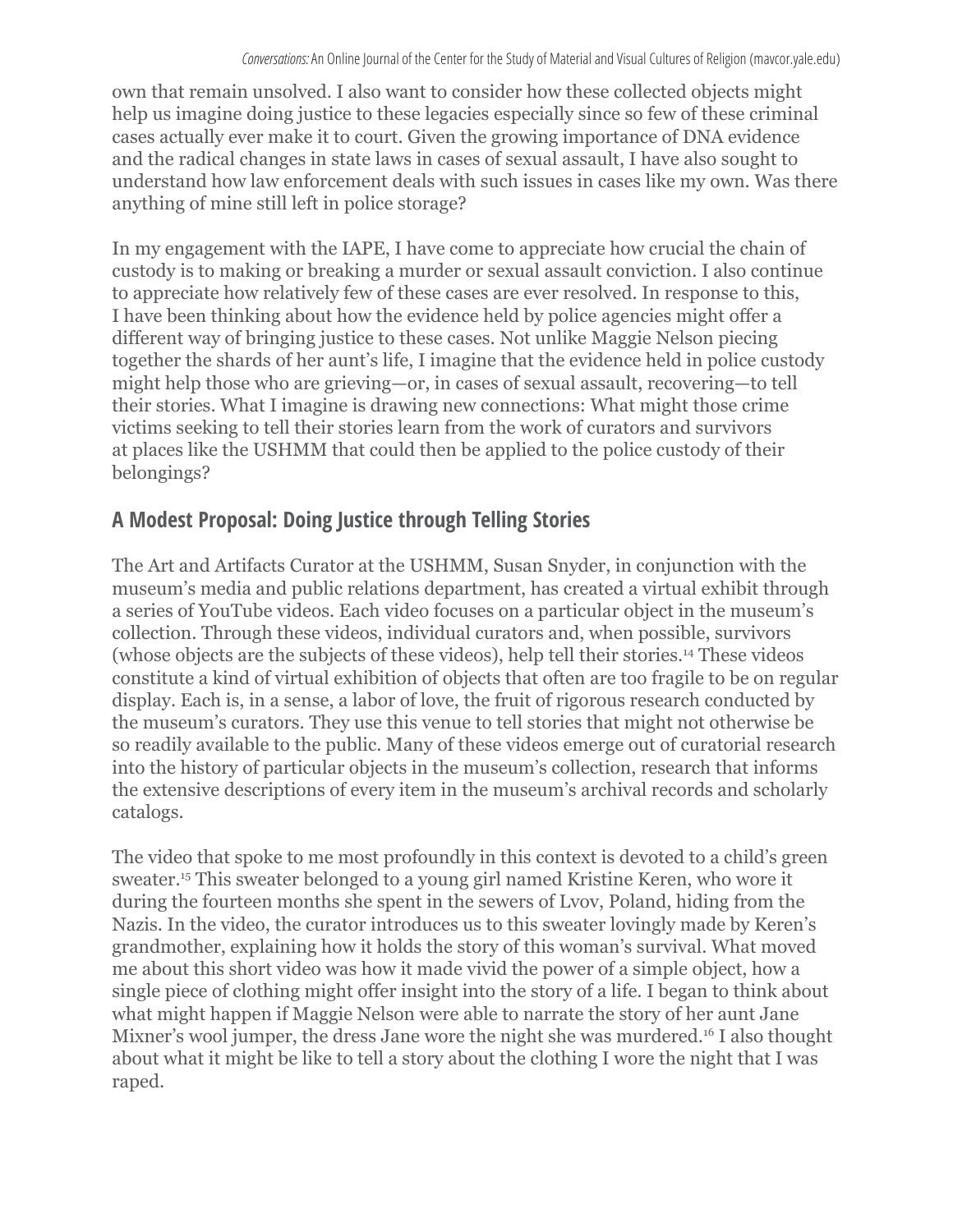

Fig. 2 Kristine Keren's sweater

No one need touch these objects or interrupt the chain of custody to make such a virtual exhibition. A photograph could be taken which might enable the telling of some of these crime stories. This would be especially powerful in cases that may never make it to court. By telling stories through these pieces of criminal evidence, we might begin to do some justice to the lives of some of these victims, a justice that has otherwise been elusive.

For me, doing justice is about enabling these stories to circulate, stories not unlike my own. This is not about a grand vision but rather a tiny intervention that aims to chip away at the devastation and loneliness that is living with such knowledge. To share such tales allows these pasts to take their rightful place in an ongoing present. And, if we are lucky, these stories just might speak to another person who is suffering in some of the ways that Maggie Nelson's work spoke to me.

### **The Anonymity and Intimacy of Objects**

*Returning to these musings after having spent some time at the USHMM, having been to the museum's off-site storage facility, and having talked with not only Susan*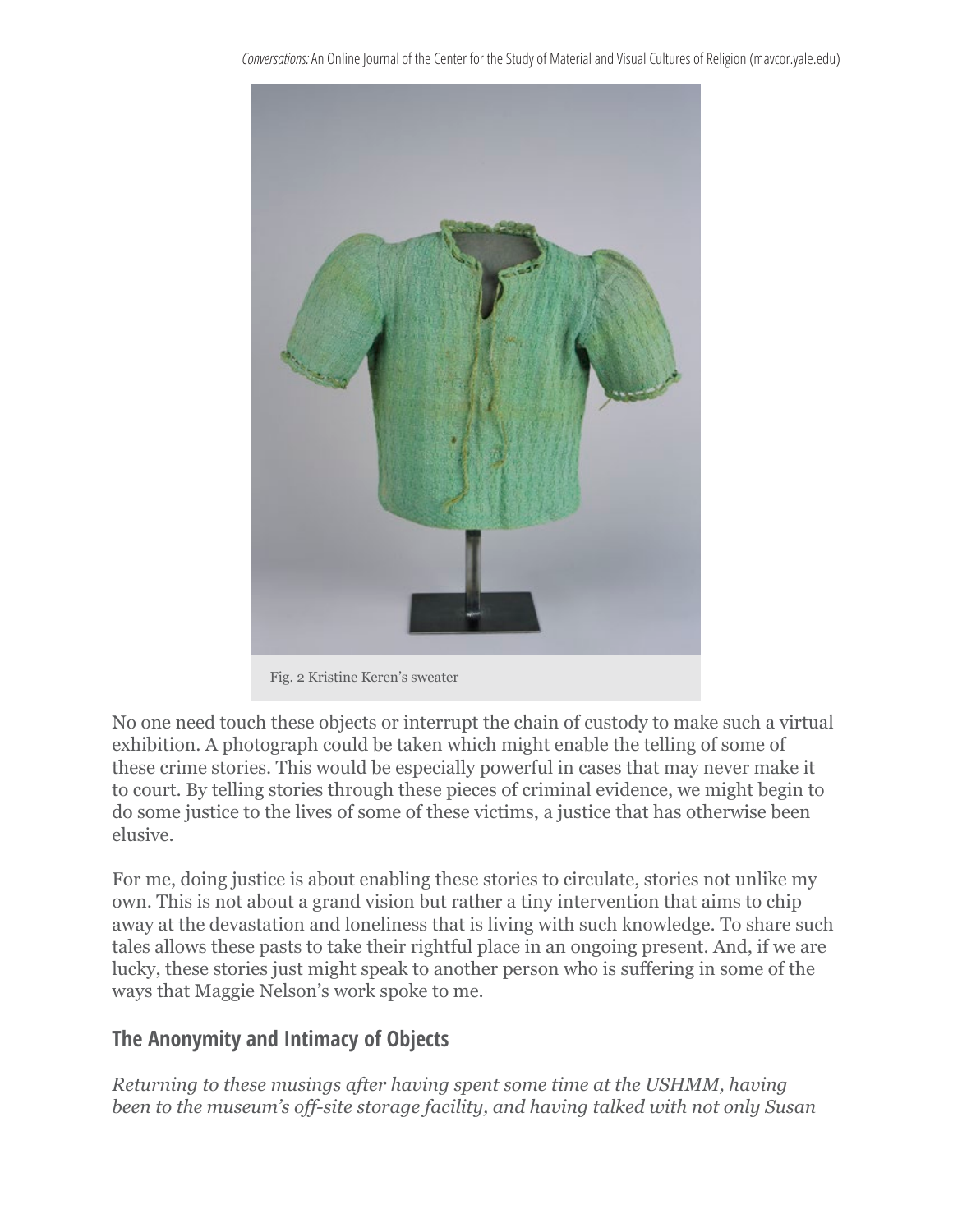*Snyder, the art and artifacts curator, but the museum's conservator and collection manager, I am reminded anew of the power of objects and the labors that constitute their care. I find myself stumbling as I consider what specific objects animate my work. At the heart of my larger project are ordinary items taken from my home the night of my rape. This evidence may have included bedding and clothing—a comforter and sheets, a pair of sweat pants, underwear, a tee shirt. At least this is what I remember. The point is that none of these items are particularly valuable. They were the stuff of everyday life that, only because they were there with me the night I was raped, became something else. They left normal circulation. They were arrested and subsequently held in wait, just in case there might ever be a trial. They were kept alongside other pieces of evidence in holding, including a rape kit. And because this crime took place just as DNA evidence was becoming a part of such procedures, I again do not know if the kit was processed or if it was ever deployed in any other cases. My rape, like the vast majority of sex crimes, remains unsolved. It is but one of so many such open criminal cases.* 

*As I completed these words, I stopped writing and phoned the Atlanta police to check on the open records request that I had filed during the summer of 2014. This was nearly twenty-five years after I was raped. Strangely, in the middle of September 2014, I got through to an Atlanta police sergeant in the sex crimes division. She had my case file on her desk. She and her colleagues were looking for my evidence. To date, as she explained, evidence in police custody in Atlanta has, since 1989, been in three distinct locations. As of yet, they have not been able to find my things. They are also still looking for my rape kit to determine when it and any other DNA evidence was last tested. As this police officer explained, because such analysis has only become more effective over time in Georgia, if evidence is retested, the statute of limitations is opened for another fifteen years. And because of this innovation in the law, it just may be that my case is still open. I learned that the Atlanta police had in fact retested old DNA evidence in the early 2000s. I had assumed that the statute of limitations was up in my case and that nothing was left to find. I was shocked to learn that this officer had my case file on her desk and was working on my request. It had been merely a cold call that I made.*

*All of this has been difficult to process. I wanted to write that, to date, I had no evidence left of my own to write about, but that too is not quite true. Having expected to learn that nothing was left, I find myself in recent possession of my case file. I now have a PDF file including my testimony and photographs taken the night I was raped.<sup>17</sup> There are pictures of my bruised face and wrist. I have not yet figured out what to make of these materials. Having written about photographs in the past, I find myself pondering the difference between these objects and those other pieces of evidence, the clothing and linens, and why it is that I do not feel the same way about the photographs as I do about those material objects. What I can say for now is that because these are photographs of me and not simply my otherwise anonymous possessions, I cannot imagine telling my story through them in the same ways that I might by sharing images of those physical items.*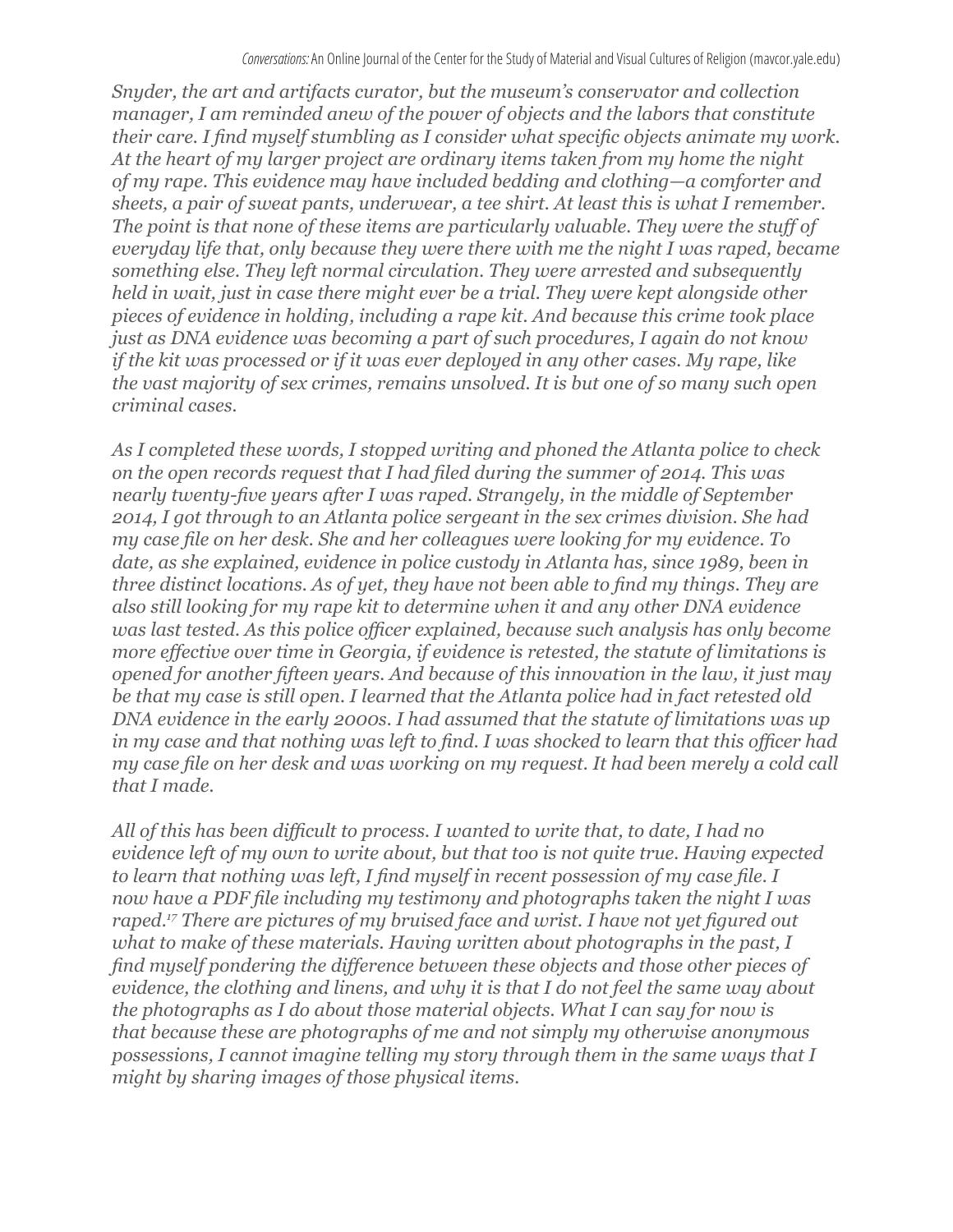*Unlike the objects at the heart of my project, these photographs are neither silent nor are they witnesses. They testify to the crime against me after the fact. These are images taken by the police after the crime was committed. They constitute the inverse of the mug shot, the image of the victim as opposed to the alleged criminal. I cannot allow them to circulate. They are too specific. What strikes me about those material possessions taken as evidence, as opposed to these photographs, is the way that they are both intimate and anonymous. A comforter or a pair of sweatpants are so common and ordinary that allowing them to stand in for what happened to me, as witness to my rape, opens up a space for others to make connections to objects of their own, their wool jumper, their sweatpants. As such they are strangely vulnerable and intimate even as they retain a kind of anonymity that enables a form of identification. They remind us of the normal, the everyday circulation of such objects, our sweatpants as we wear them regularly even as we imagine them arrested in these moments of violation. These often tactile connections— a common brand of shoe, a familiar pattern of a sweater, the style of a dress—are compelling. They connect us to those who suffer in many of the ways Auslander suggests.18 They draw us into these terrible stories tales we would rather keep at a safer distance—and allow us to more fully explore the violence that is already a part of so many of our lives. Such ordinary objects make palpable the ways these memories permeate our everyday lives.* 

*For me, this is the allure of such evidence—that wool jumper, that green child's sweater—they are familiar to lots of us, as ordinary objects even as they carry as well the specificities of these criminal tales. They invite a kind of vicarious touch, a haptic viewing. And so I imagine perhaps a Custody Corner where, at some future time, the Atlanta Police might photograph whatever they might in fact find in storage from my case. And with that image, I just might tell the story of that object, my sweatpants and what happened the night I was raped in a way that echoes how Kristine Keren and Susan Snyder talk about that green sweater or Maggie Nelson has described the life of her aunt Jane Mixner. This is something I hope I might be able to do in conjunction with the IAPE and the readers of MAVCOR. Perhaps together we might imagine an actual virtual place on the web, to animate these otherwise forgotten tales.* 

© Laura S. Levitt

# **Citation Guide**

1. 1. Laura S. Levitt, "Revisiting the Property Room: A Humanist Perspective on Doing Justice and Telling Stories," Mediation, in *Conversations: An Online Journal of the Center for the Study of Material and Visual Cultures of Religion* (2015), doi:10.22332/ con.med.2015.1

Levitt, Laura S. "Revisiting the Property Room: A Humanist Perspective on Doing Justice and Telling Stories." Mediation. In *Conversations: An Online Journal of the Center for the Study of Material and Visual Cultures of Religion* (2015). doi:10.22332/ con.med.2015.1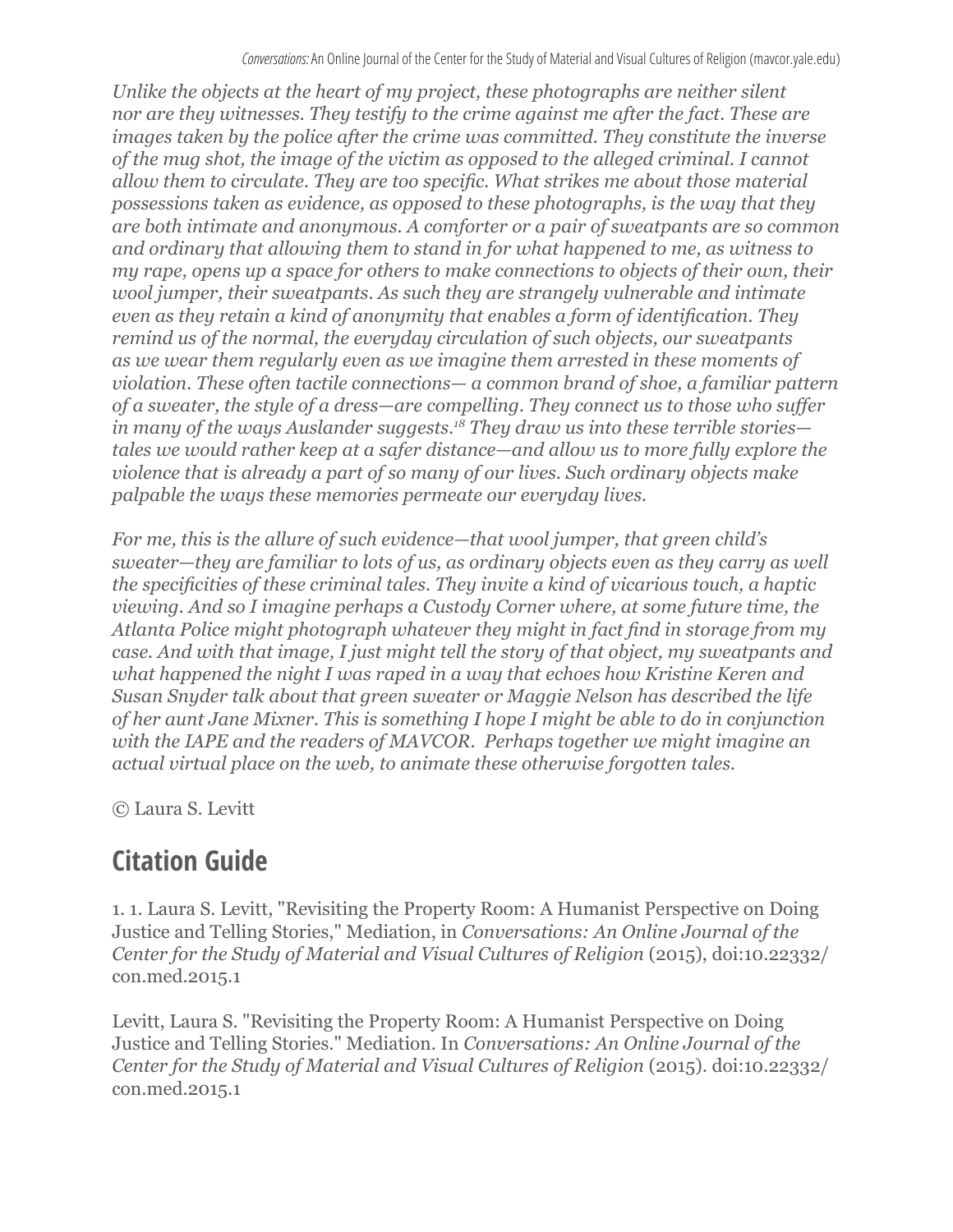## **Notes**

1. International Association for Property and Evidence, Inc., Last accessed March 3, 2015, perma.cc/5YTH-72VD; The Evidence Log, International Association for Property and Evidence, Inc., Last accessed March 3, 2015, perma.cc/2847-YTAT.

2. "Publication Page," *The Evidence Log*, 2013, no. 4 (2013): 2, Accessed March 3, 2015 perma.cc/67SL-XWCH.

3. In a Quaker memorial service, or when Jews sit shiva, mourners share their stories of the dead with each other. These ritual acts offer a form of solace and recognition. For more on doing justice by telling such stories, see Laura Levitt, "Evidence: Doing Justice," *The Bulletin for the Study of Religion* 41, no. 4 (2012): 11-15. doi:10.1558/bsor. v41i4.11

4. Laura Levitt, *American Jewish Loss After the Holocaust* (New York: NYU Press, 2007).

5. This notion of different losses touching individuals comes from Levitt, 2007, but is also in conversation with the broader argument made by Michael Rothberg on the relationship between post colonial and post Holocaust memory. See Michael Rothberg, *Multidirectional Memory: Remembering the Holocaust in The Age of Decolonization*  (Stanford: Stanford University Press, 2009).

6. Leora Auslander, "Beyond Words," *American Historical Review* 110, no. 4 (2005): 1015-1045. doi:10.1086/ahr.110.4.1015

7. Ibid., 1016.

8. Ibid.

9. Ibid.

10. Ibid.

11. Maggie Nelson, *Jane: A Murder* (Berkeley: Soft Skull Press, 2005).

12. Maggie Nelson, *The Red Parts: A Memoir* (New York: Free Press, 2007).

13. Ibid., 120.

14. Susan Snyder, conversation with author, August 13, 2014. For more information on the larger online project, see "Curators Corner," United States Holocaust Memorial Museum, Last accessed March 3, 2015, perma.cc/3HK5-KTY2. 15. Susan Snyder, "A Cherished Object: Kristine Keren's Green Sweater," United States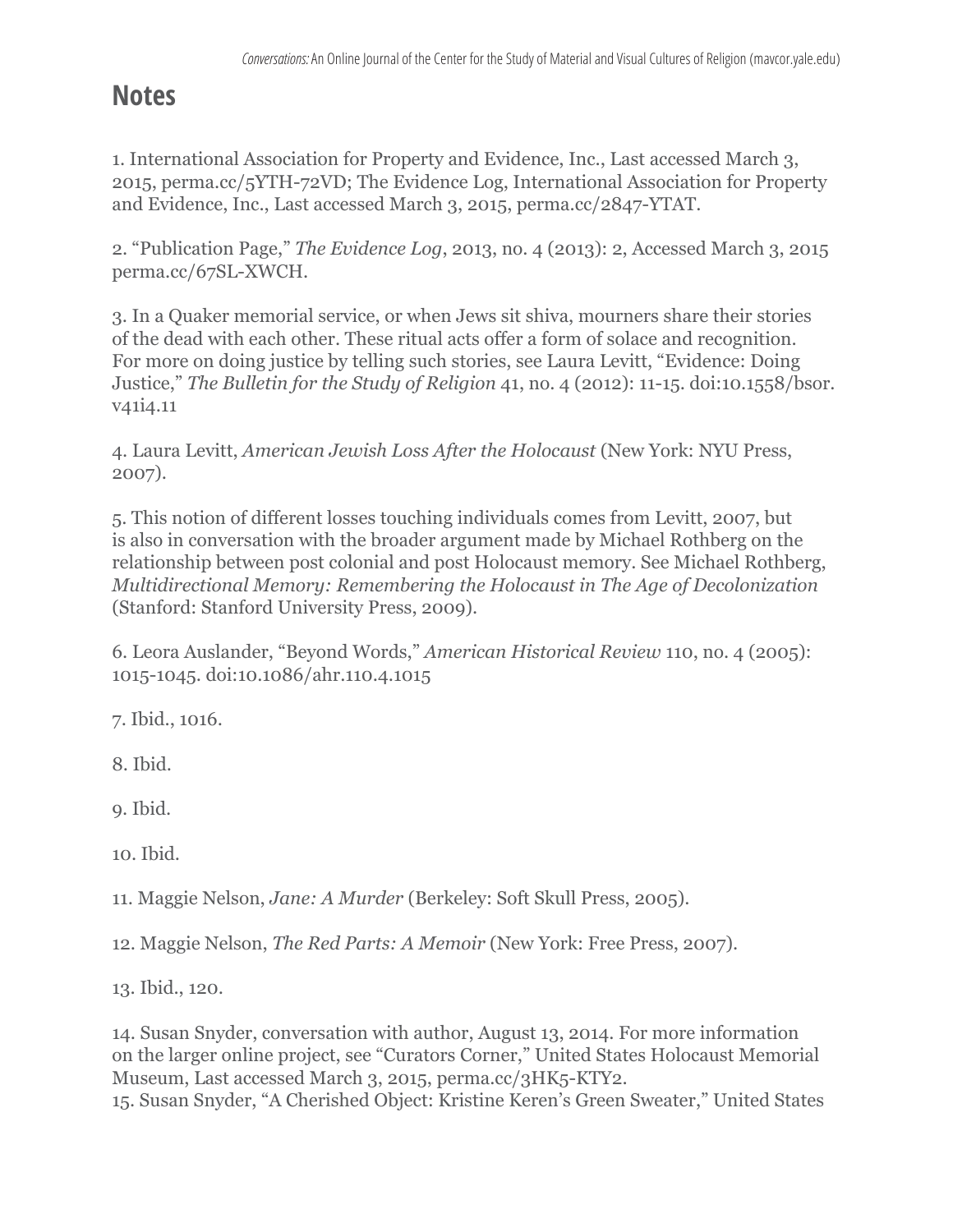Holocaust Memorial Museum Website, Last accessed March 3, 2015, perma.cc/LL4V-BLDK. For more about the various objects held at the museum and the museum's broader curatorial efforts in relation to commerce, see Cayo Gamber, "Designing the Holocaust at the Sites of the Shoah and Museum Stores," *Design Principles & Practices: An International Journal* 3, no. 6 (2009): 1-14. doi:10.18848/1833-1874/ cgp/v03i06/37775 For a different approach to online Holocaust commemoration, see Paige Gibson and Steve Jones, "Remediation and Remembrance: 'Dancing Auschwitz' Collective Memory and New Media," *ESSACHESS—Journal for Communication Studies*  5 no. 2 (2012): 107-131.

16. In part, Nelson does some of this work in her memoir. See Nelson, *The Red Parts.*

17. I thank Byron Lee for asking me to clarify this point after reading an earlier draft of this essay. He asked if the file included an inventory of the items taken. His query prompted me to reopen the PDF file. I went in search of that inventory. Having not remembered any such list, I looked again. This time, I discovered a place for such a list on the official form but it lacked any entries. I also noted a series of boxes in the forms that asked about fingerprints and other evidence. They were all checked "no." I also noticed a photograph of what might be my sweatpants, although, that image, like all of the others in the file, is not identified. This data will require further investigation. Byron Lee, email message to author, March 11, 2015.

18. See Auslander, 2005 on the allure of such objects.

## **Suggestions for Further Reading**

"Curators Corner." United States Holocaust Memorial Museum. Last accessed March 3, 2015. perma.cc/3HK5-KTY2.

"Publication Page." *The Evidence Log* 2013, no. 4 (2013): 2, Accessed March 3, 2015. perma.cc/67SL-XWCH.

Auslander, Leora. "Beyond Words." *American Historical Review* 110, no. 4 (2005): 1015-1045. doi:10.1086/ahr.110.4.1015

Gamber, Cayo. "Designing the Holocaust at the Sites of the Shoah and Museum Stores." *Design Principles & Practices: An International Journal* 3, no. 6 (2009): 1-14. doi:10.18848/1833-1874/cgp/v03i06/37775

Gibson, Paige, and Steve Jones. "Remediation and Remembrance: 'Dancing Auschwitz' *Collective Memory and New Media." ESSACHESS—Journal for Communication Studies* 5 no. 2 (2012): 107-131.

International Association for Property and Evidence, Inc. Last accessed March 3, 2015,